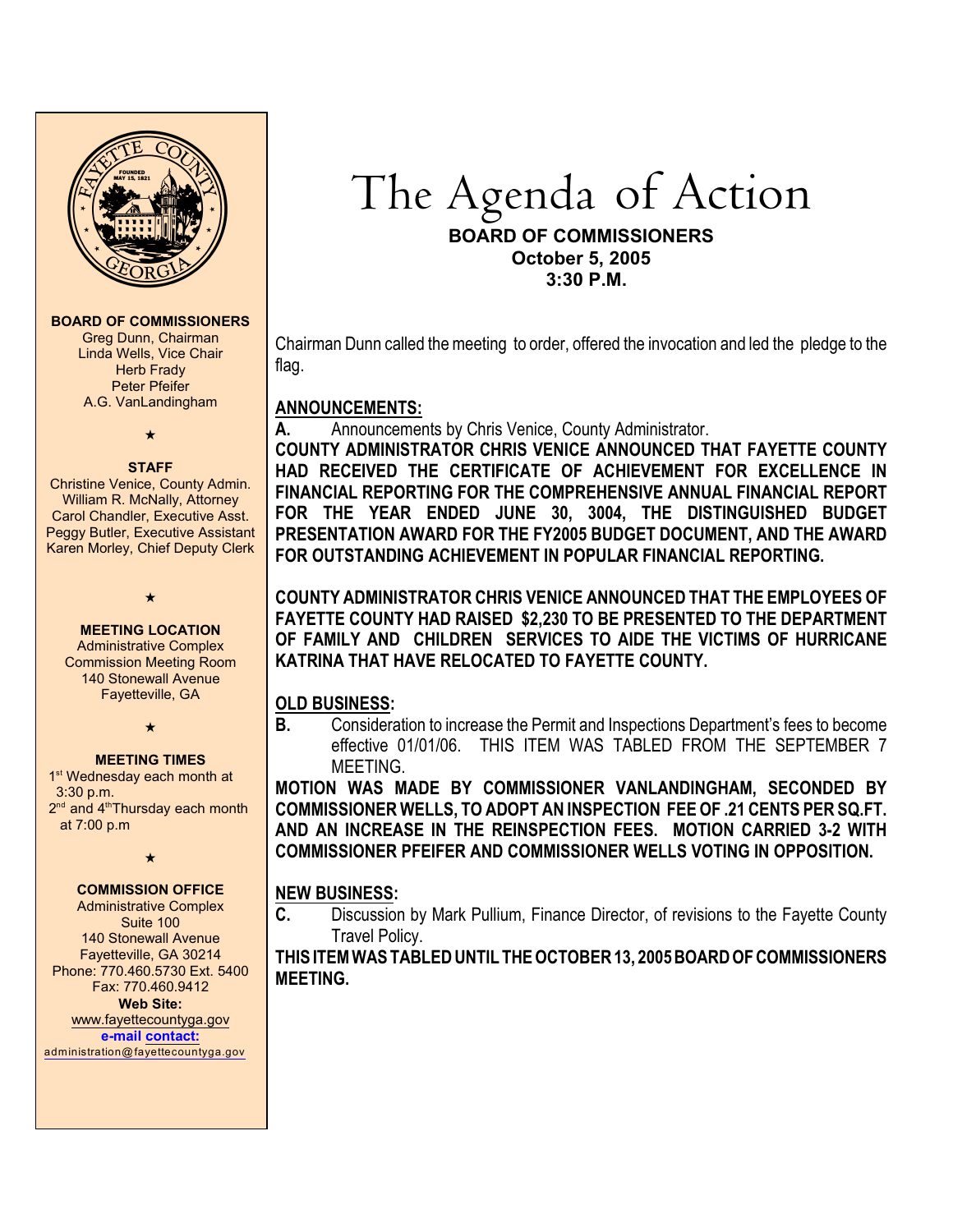**Agenda of Action October 5, 2005 Page 2**

**D.** Discussion by Lee Hearn, Public Works Director, of the paving and grading work program.

**MR. HEARN GAVE A POWER POINT PRESENTATION ON THE ROAD DEPARTMENT'S PAVING AND GRADING WORK PROGRAM.**

#### **CONSENT AGENDA: MOTION WAS MADE BY COMMISSIONER WELLS, SECONDED BY COMMISSIONER FRADY TO ADOPT ITEMS 1, 2, 4, 5, 6, 7, 8, & 10.**

- **1.** Approval of staff recommendation to award Bid #528 (Mini Excavator) to the low bidder that meets the specifications, Wade Tractor, at a price of \$32,008.
- **2.** Approval to replace the power unit for the Jaws of Life per bid quote of \$7,597 from Matrix Medical.
- **3.** Approval of recommendation for a \$1.50 per ton price increase to APAC for hot mix asphalt through December 2005.

## **THIS ITEM WAS REMOVED FROM THE CONSENT AGENDA.**

- **4.** Approval of authorization for the Chairman to execute the "First Amendment to the Intergovernmental Agreement" between Fayette County and the Secretary of State of the State of Georgia concerning receipt of ExpressPoll electronic Encoder Devices.
- **5.** Approval of recommendation by Tim Jones, Director of Purchasing, to award Bid #531 (Chemicals) to low bidder, Industrial Chemicals, Inc., for use by the Water System.
- **6.** Approval of recommendation to award Bid #529 (lime) to low bidder, Southern Lime, in the amount of \$105.84, for use by the Water System.
- **7.** Approval of recommendation to award Bid #531 (Praestol) to low bidder, Calciquest, at \$57.90 per 5 gallons and \$454.10 per 55 gallons, for use by the Water System.
- **8.** Approval to send letter to Georgia Revenue Department which will result in the American Cancer Society being allowed by t he State to hold a fundraising event serving beer and wine.
- **9.** Approval of Resolution authorizing the Hospital Authority to issue bonds for Piedmont Healthcare, Inc. for funding expansions at Piedmont Fayette Hospital. The amount of the proposed bond issue is \$36,200,000. **MOTION WAS MADE BY COMMISSIONER FRADY, SECONDED BY COMMISSIONER WELLS, TO APPROVE ITEM NO. 9 ON THE CONSENT AGENDA. MOTION CARRIED 5-0.**
- **10.** Approval of request to purchase software upgrade for Animal Control in the amount of \$2,600.

#### **PUBLIC COMMENT:**

Members of the public are allowed up to five minutes each to address the Board on issues of concern other than those items which are on this evening's agenda.

Charles Lungaro, 507 Gingercake Road, expressed his concern in regards to Fayette County's hiring policy and age.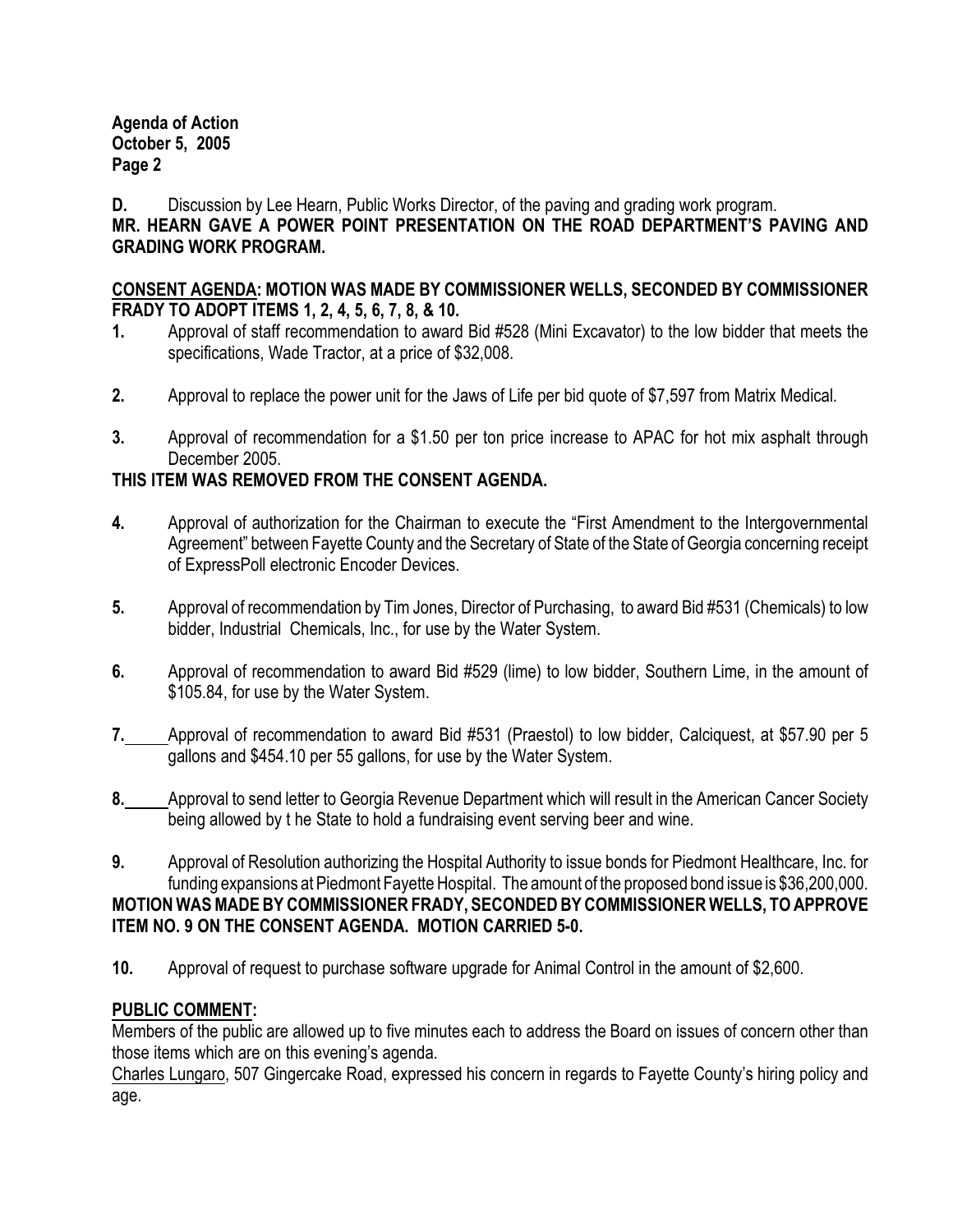**Agenda of Action October 5, 2005 Page 3**

Marilee Gardner, 110 Rockport Trace, requested consideration for use of the Fayette County Library meeting room and piano for the purpose of music recitals.

#### **STAFF REPORTS:**

Attorney McNally: County Attorney Bill McNally requested an Executive Session to discuss one real estate and ten legal items.

**MOTION WAS MADE BY COMMISSIONER WELLS, SECONDED BY COMMISSIONER FRADY, TO ADJOURN TO EXECUTIVE SESSION TO DISCUSS 0NE REAL ESTATE ITEM AND TEN LEGAL ITEMS. MOTION CARRIED 5-0.**

#### **EXECUTIVE SESSION:**

**REAL ESTATE:** Attorney McNally discussed a real estate matter with the Board.

## **MOTION WAS MADE BY COMMISSIONER VANLANDINGHAM, SECONDED BY COMMISSIONER FRADY, AUTHORIZING ATTORNEY MCNALLY TO PROCEED IN THIS MATTER. MOTION CARRIED 5-0.**

**LEGAL:** Attorney McNally discussed a legal matter with the Board.

## **MOTION WAS MADE BY COMMISSIONER FRADY, SECONDED BY COMMISSIONER WELLS, AUTHORIZING ATTORNEY MCNALLY TO PROCEED IN THIS MATTER. MOTION CARRIED 4-0-1 WITH COMMISSIONER PFEIFER ABSTAINING.**

**LEGAL:** Attorney McNally discussed a legal matter with the Board.

## **MOTION WAS MADE BY COMMISSIONER FRADY, SECONDED BY COMMISSIONER WELLS, AUTHORIZING ATTORNEY MCNALLY TO PROCEED IN THIS MATTER. MOTION CARRIED 5-0.**

**LEGAL:** Attorney McNally discussed a legal matter with the Board.

## **IT WAS THE CONSENSUS OF THE BOARD FOR ATTORNEY MCNALLY TO PROCEED IN THIS MATTER.**

**LEGAL:** Attorney McNally discussed a legal matter with the Board.

## **THE BOARD TOOK NO ACTION ON THIS MATTER.**

**LEGAL:** Attorney McNally discussed a legal matter with the Board.

## **THE BOARD TOOK NO ACTION ON THIS MATTER.**

**LEGAL:** Attorney McNally discussed a legal matter with the Board.

## **IT WAS THE CONSENSUS OF THE BOARD FOR ATTORNEY MCNALLY TO PROCEED IN THIS MATTER.**